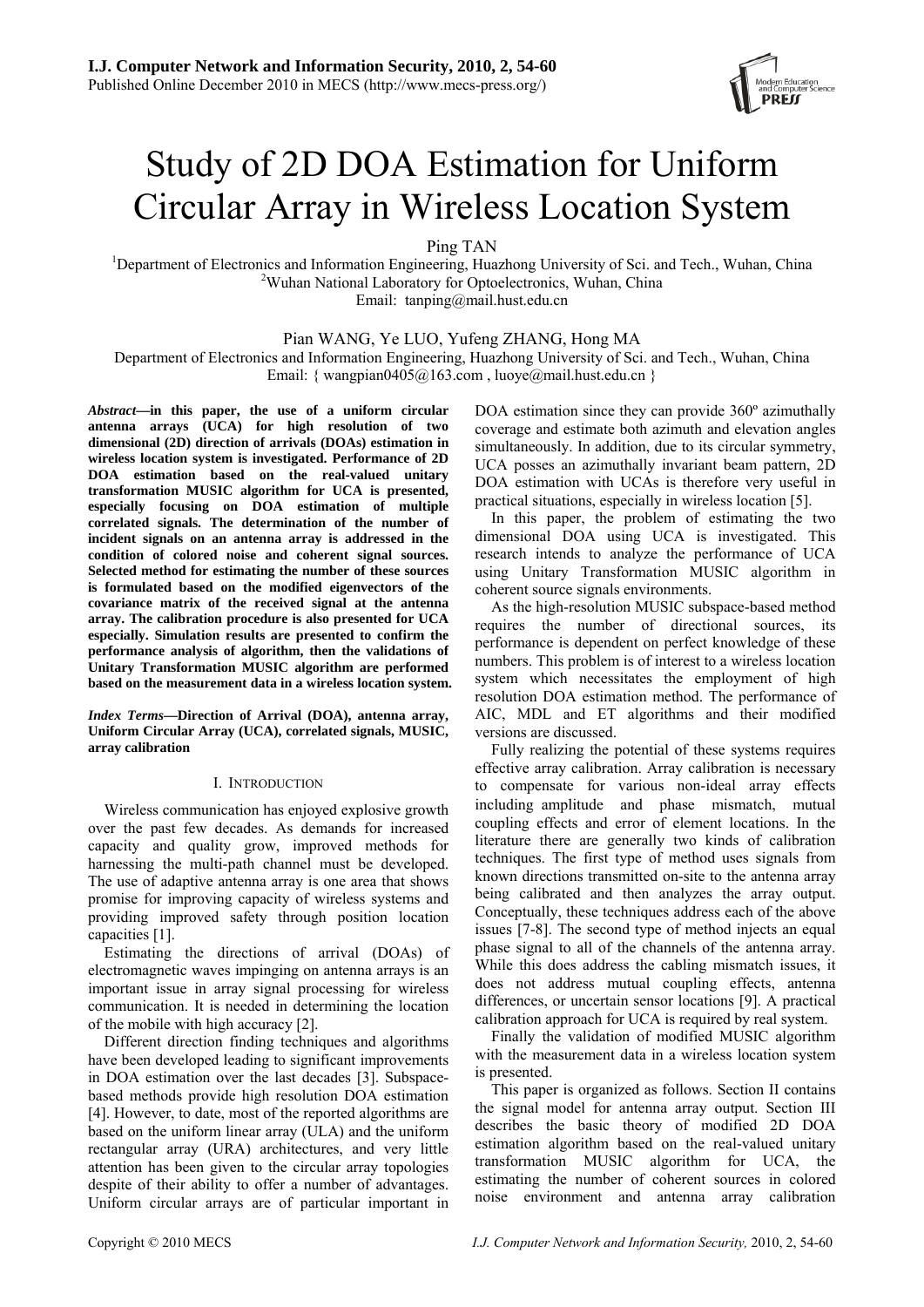procedure are also presented in the Section III. Section IV presented the performance analysis and simulation result. Section V contains experimental results illustrating the performance of the described calibration method and Section VI concludes the paper.

#### II. SIGNAL MODEL

Considering a uniform circular array (UCA) consisting of M antenna elements, as shown in Fig.1, the antennas are distributed uniformly over a circle with radius R. The antenna elements operate at a frequency with a corresponding wave length λ. The phase center of each antenna element is located in the xy-plane, at azimuth angle  $\varphi_m = 2\pi m/M$  with  $m=1, 2...M$ . It is assumed that all antenna elements are identical and omni-directional.

Suppose P narrow band far field signals impinging on the UCA of M elements from directions  $\{\theta_1, \varphi_1\}, \dots, \{\theta_p\}$  $\varphi$ <sub>P</sub>}, the received signal at the antenna array can be described as

$$
\mathbf{X}(n) = \mathbf{A}\mathbf{s}(n) + \mathbf{n}(n) \tag{1}
$$

where  $\mathbf{X}(n) = [x_1(n), x_2(n), \dots, x_M(n)]^T$  is the *n*<sup>th</sup> snapshot of the received signal at the antenna array, T denotes transpose.

 $\mathbf{A} = [\mathbf{a}(\theta_1, \varphi_1), \mathbf{a}(\theta_2, \varphi_2), \dots, \mathbf{a}(\theta_p, \varphi_p)], \mathbf{M} \times \mathbf{P}$ , is a fullcolumn rank matrix (M>P) of array responses to incident signal from direction  $\{\theta_1, \varphi_1\}$ , ...,  $\{\theta_\text{P}, \varphi_\text{P}\}$ , and steering vector  $\mathbf{a}(\theta_i, \varphi_i) = [a_1(\theta_i, \varphi_i), a_2(\theta_i, \varphi_i), \dots, a_p(\theta_i, \varphi_i)]$  is the array response to the incident signal from direction  $(\theta_i, \varphi_i)$ , where i=1, 2, ...P, and  $\theta_i$  and  $\varphi_i$  is the elevation angle and azimuth angle of the *i*th signal, respectively.

 $s(n)$  is the incident signal vector and  $n(n)$  is the *n*<sup>th</sup> snapshot of the additive noise at the antenna array that is assumed to be a zero stationary complex Gaussian process with variance  $\sigma_n^2$ , uncorrelated with incident signals.

The covariance matrix of the array response is

 $\mathbf{R}_{xx} = E[x(t)x(t)]^H$  =  $\mathbf{A}\mathbf{R}\mathbf{S}\mathbf{A}^H + \sigma_n^2\mathbf{I}$ ,

where  $\mathbf{Rs} = E[s(t)s^{H}(t)]$  is the covariance matrix of the incident signals,  $\boldsymbol{I}$  is a M×M identity matrix and  $^H$  denotes conjugate transpose.

### III. BASIC THEORY OF MODIFIED ALGORITHMS

#### *A. Basic theroy of modified MUSIC algorithm*

To estimation the DOAs of the signal received at the array, the supper-resolution algorithm MUSIC is often used. This algorithm is based on the ensemble-averaged correlation matrix Rx for the antenna outputs. The eigendecomposition of the covariance matrix  $R_{xx}$  is

$$
R_{xx} = \sum_{i=1}^{M} \lambda_i e_i e_i^H
$$

, where **e**i is the eigenvector of Rx corresponding to the *i*th largest eigenvalue of Rx and

$$
\lambda_1 > \lambda_2 > \ldots > \lambda_P > \lambda_{P+1} = \lambda_{P+2} = \ldots = \lambda_M = \sigma^2
$$

The MUSIC spectrum is computed by performing an eigenvectors consist of two disjoint subspaces: signal and noise subspaces. The lager and the smaller eigenvalues belong to signal subspace and noise subspaces, respectively. In terms of the orthogonal characteristics of eigenvectors in the signal and noise subspaces, the MUSIC spectrum is typically given by the following:

$$
P(\theta,\varphi) = \frac{1}{|a(\theta,\varphi)V|^2}
$$
 (2)

Where **v** and **a** denote the eigenvectors corresponding to noise subspace and the scanning vector.

If a signal impinging on the UCA at the DOA  $(\theta, \varphi)$ , set the center of the UCA as reference, then the signal steering vector is  $\mathbf{a}(\theta, \varphi) = [ a_1(\theta, \varphi), a_2(\theta, \varphi), ..., a_M(\theta, \varphi) ],$ where

 $a_m(\theta, \varphi) = \exp[i2\pi(R/\lambda)\sin(\theta)\cos(2\pi m/M-\varphi)],$ 

If the number of antenna elements in a uniform circular array is even, then  $a_{m+M/2}(\theta, \varphi)$  M=  $a_m^*(\theta, \varphi)$ . And the steering vector  $\mathbf{a}(\theta, \varphi)$  is easily rearranged in the conjugate centre-symmetric manner, such as **a**(*θ*,  $\varphi$ )=[ a<sub>1</sub>( $\theta$ ,  $\varphi$ ), a<sub>2</sub>( $\theta$ ,  $\varphi$ ), …, , a<sub>2+M/2</sub> ( $\theta$ ,  $\varphi$ ),a<sub>1+M/2</sub> ( $\theta$ ,  $\varphi$ )]. Then the correlation matrix  $R_{xx}$  becomes centre-Hermitian, which is complex-valued.

The real value correlation matrix  $\check{R}_{xx}$  can be obtained by an appropriate unitary transformation Q as

$$
\check{R}_{xx} = Re\{Q^H R_{xx} Q\} \tag{3}
$$

Where if the M is even, the unitary transformation matrix Q for the M-by-M matrix can be chosen as

$$
Q = \frac{1}{\sqrt{2}} \begin{pmatrix} I & jI \\ I & -jII \end{pmatrix}
$$
 (4)

, and *I* and *II* are the identity matrix and column flipped identity matrix in the left right direction respectively [6].

The steering vector  $\mathbf{a}^{\prime}(\theta_i, \varphi_i) = \mathbf{Q}^{\mathbf{H}} \mathbf{a}(\theta_i, \varphi_i)$  is a realvalue vector, the compute complexity of eigenvalue decomposition and spatial spectrum computation is greatly reduce. In terms of hardware implementation, the implementation of real-valued matrix eigenvalue decomposition is much easier than the complex conjugate symmetric matrix case.

In addition, the backward averaging effect is obtained by selecting only the real part in (3). It is helpful to deal with the DOA estimation of correlated signals [10].

#### *B. Estimating the Source Number*

Based on subspace decomposition, the space spanned by the eigenvectors of the correlation matrix can be divided into signal subspace and noise subspace. For practical reasons, the covariance matrix and its eigenvalues must be estimated from a finite sample size. The smaller eigenvalues may be different and not equal to  $\sigma^2$ , thus it is difficult to determine the number of source by merely observing the eigenvalues.

While the performance of classic MUSIC algorithm depends on the estimation on source number directly, and both overestimation and underestimation will affect the DOA estimation.

Various statistic approaches have been proposed to estimate the number of sources, such as Akaike Information theoretic Criteria (AIC) [11], Minimum Description Length Criteria (MDL) [11] and predicted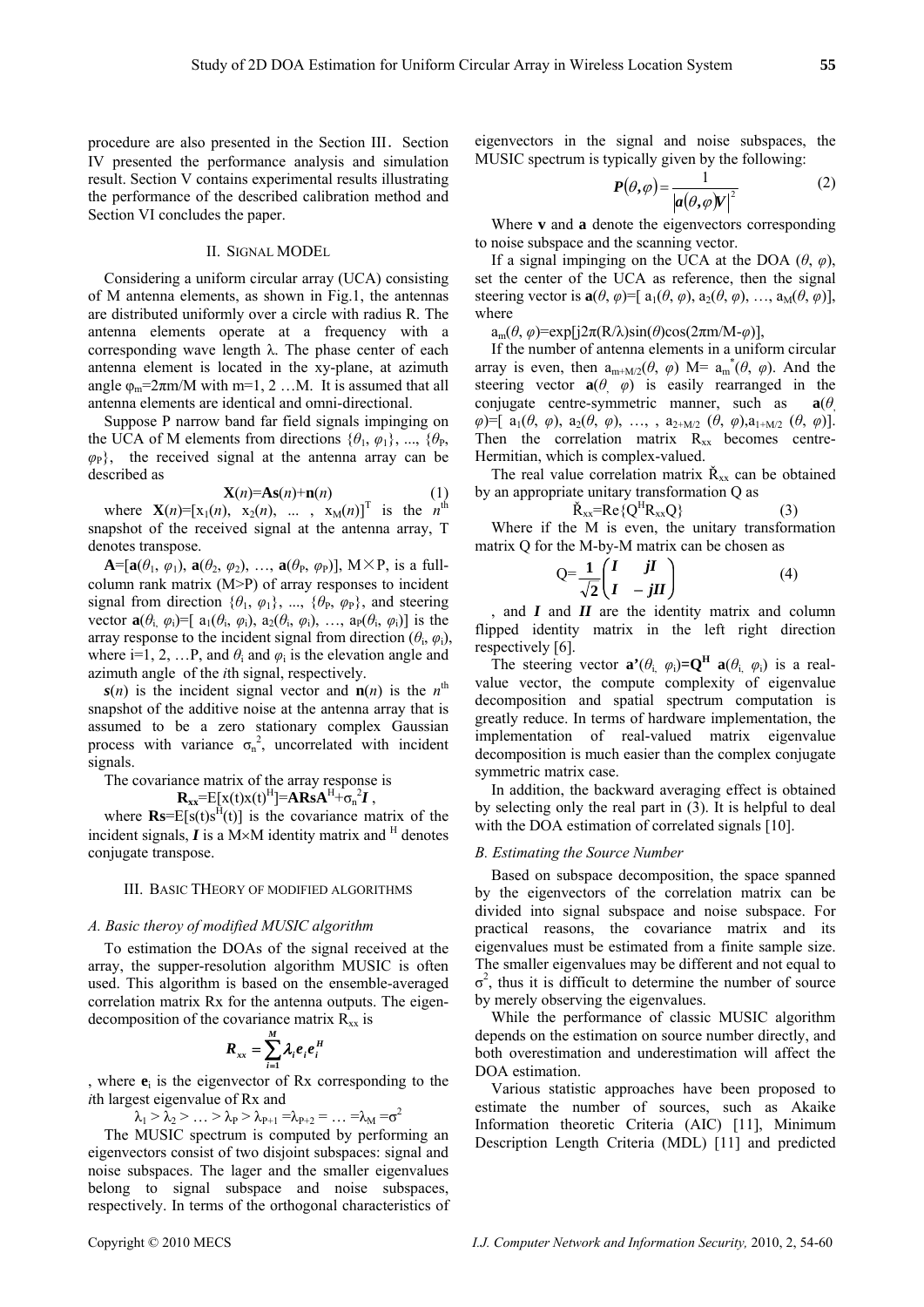and

So

Eigen-Threshold approach (ET) [12]. But these approaches couldn't get a good performance in conditions with colored noise and coherent signal.

To eliminate the inequality of the noise eigenvalues caused by colored noise and coherent signals, the eigenvalues of the  $R_{xx}$  are modified as

$$
\lambda_i = \lambda_i + b_i, \quad i = 1, 2, ..., M.
$$
  
Where  $b_i = \sqrt{\sum_{j=1}^i \lambda_i}, \quad i = 1, 2, ..., M.$ 

Every correction value is related with its former one and itself, so the less the noise eigenvalue is, the greater the correction value is, and the noise eigenvalues become closer to one another. Then MDL, AIC and ET approaches can be used to estimate the source number by solving

 $(M-d)log\left(\frac{f_1(d)}{f_2(d)}\right) + f_3(d,N)$  $\mathbf{I}$  $\overline{\mathfrak{r}}$ ⎪ ⎨  $\sqrt{ }$  $\vert +$ ⎠ ⎞  $\parallel$ ⎝ ⎛  $\overline{\phantom{a}}$ ⎠ ⎞  $\parallel$ ⎝  $\begin{aligned} \text{minimize} \quad & \left\{ N(M-d)\log\left(\frac{f_1(d)}{f_2(d)}\right) \right\} + f_3(d,N) \end{aligned}$ 1

Where

$$
f_1(d) = \frac{1}{L - M} \sum_{i=d+1}^{M} \lambda_i
$$

$$
f_2(d) = \left(\prod_{i=d+1}^{M} \lambda_i\right)^{1/(M - d)}
$$

And the penalty function

$$
f_3(d,N) = \begin{cases} d(2M-d) & \text{for AIC} \\ \frac{1}{2}d(2M-d)\log N & \text{for MDL} \end{cases}
$$

with *N* denoting the number of snapshot.

As the MDL and AIC criterion involves extracting the root of M-d, it is difficult to realize real time in FPGA and DSP chips.

The ET method uses a one-step prediction of the threshold for differentiating the smallest eigenvalues from the others and only involves square root.

Let

$$
l_{M-d+1} = \frac{1}{d} \sum_{i=M-d-1}^{M} \lambda_i ,
$$

then

$$
\lambda_{M-d}^u = \left[ (d+1) \frac{1+t(N(d+1))^{-1/2}}{1-t(Nd)^{-1/2}} - d \right] l_{M-d+1}.
$$

The eigenvalues in the noise subspace should satisfy,

$$
\lambda_{M-d}^{\vphantom{M}}\leq \lambda_{M-d}^u
$$

So estimating source number P by finding minimum d which meets  $\lambda_{M-d} > \lambda_{M-d}^u$ .

## *C. Array Calibration Procedure*

However, in a real-world, there are some reasons which limit the general use of antenna arrays. One of them is the precise calibration required such arrays when they are used for DOA estimation, which require the acquisition of the precise amplitude and phase relationships of the signal collected at each element. These relations are unfortunately sensitive to many potential error sources, leading to severe performance constraints. An antenna array calibration procedure is a

critical stage for utilizing high-resolution DOA estimation algorithms.

Considering the special symmetric structure of UCA, a simple and practical calibration for UCA is presented in this paper. Assume the antenna elements are omnidirection, and a calibration signal transmitter antenna is placed at the center of UCA, the amplitude and phase of received signals Sa(*t*) at each element are same in theory.

Assuming no mutual coupling, amplitude and phase mismatch of array elements is taken into account. A distortion matrix G is generally used to encapsulate all of these non-ideal effects, which can be expressed as

$$
C = diag\big(a_1 e^{j\varphi_1}, a_2 e^{j\varphi_2}, ..., a_M e^{j\varphi_M}\big).
$$

The received signal at the antenna array can be described as

$$
\mathbf{X}(n) = \text{CSa}(n) + \mathbf{n}(n) ,
$$

$$
R = E\left(XX^H\right) = CS_aS_a^H C^H + \sigma_N^2 I = CC^H \sigma_S^2 + \sigma_N^2 I.
$$

$$
r_{i1} = \sum_{i=1}^{N} x_i(n)x_1(n)^{H} = a_i a_1 e^{j(\varphi_i - \varphi_i)} \sigma_{S_a}^2 + \sigma_n^2, i = 1, 2, \cdots, M
$$

Therefore, the calibration matrix G can be obtained by

$$
G = [g_{,1}, g_{,2}, \cdots, g_{M}] \quad g_{i} = \frac{r_{11}}{r_{i1}}, i = 1, 2, \cdots, M
$$

#### IV. SIMULATION RESULT AND PERFORMANCE ANALYSIS

In this section, we investigate the performance of the Uni-tray Transformation MUSIC algorithm through some simulation experiments. An 8-element UCA with the half-wavelength inter-element spacing was considered for the simulation. Antenna elements are labeled as shown in Fig.1, and then the steering vector is conjugated centresymmetric. So the unitary transformation MUSIC algorithm can be used in a UCA system. Since the estimated correlation matrix is real value, it is simpler to implementation the eigen-decomposition of a real value matrix than that of a complex one.

The simulation will analyze the performance of unitary transformation MUSIC algorithm with comparison with normal MUSCI algorithm, when there are variation in the Signal to Noise Ratio (SNR) and the resolution of the incoming signal.

A narrowband gauss digital signal *s*(n*Ts*) is considered as signal of source, where  $n=1,2,...N$ , N is the number of snapshot,  $T_s$  is sampling period.

To evaluate the performance of DOA estimation algorithm in hardware systems, the simulated array signals are generated, digitalized and processed as a IF sampling receiver architecture shown in fig.2.

If the signal impinging on the UCA as a plane wave from  $(θ, φ)$ , the time delay between the element m the center of UCA is  $\tau_m = R\sin(\theta_i)\cos(2\pi m/M - \varphi_i)/c$ .

Usually, the delay  $\tau_m$  is less than  $T_s$  or not integral multiples of  $T_s$ , so a signal reconstruction method is considered in modeling array receiving signal

 $X(t) = [s_1(t) + n_1(t), s_2(t) + n_2(t), \ldots, s_M(t) + n_M(t)],$ where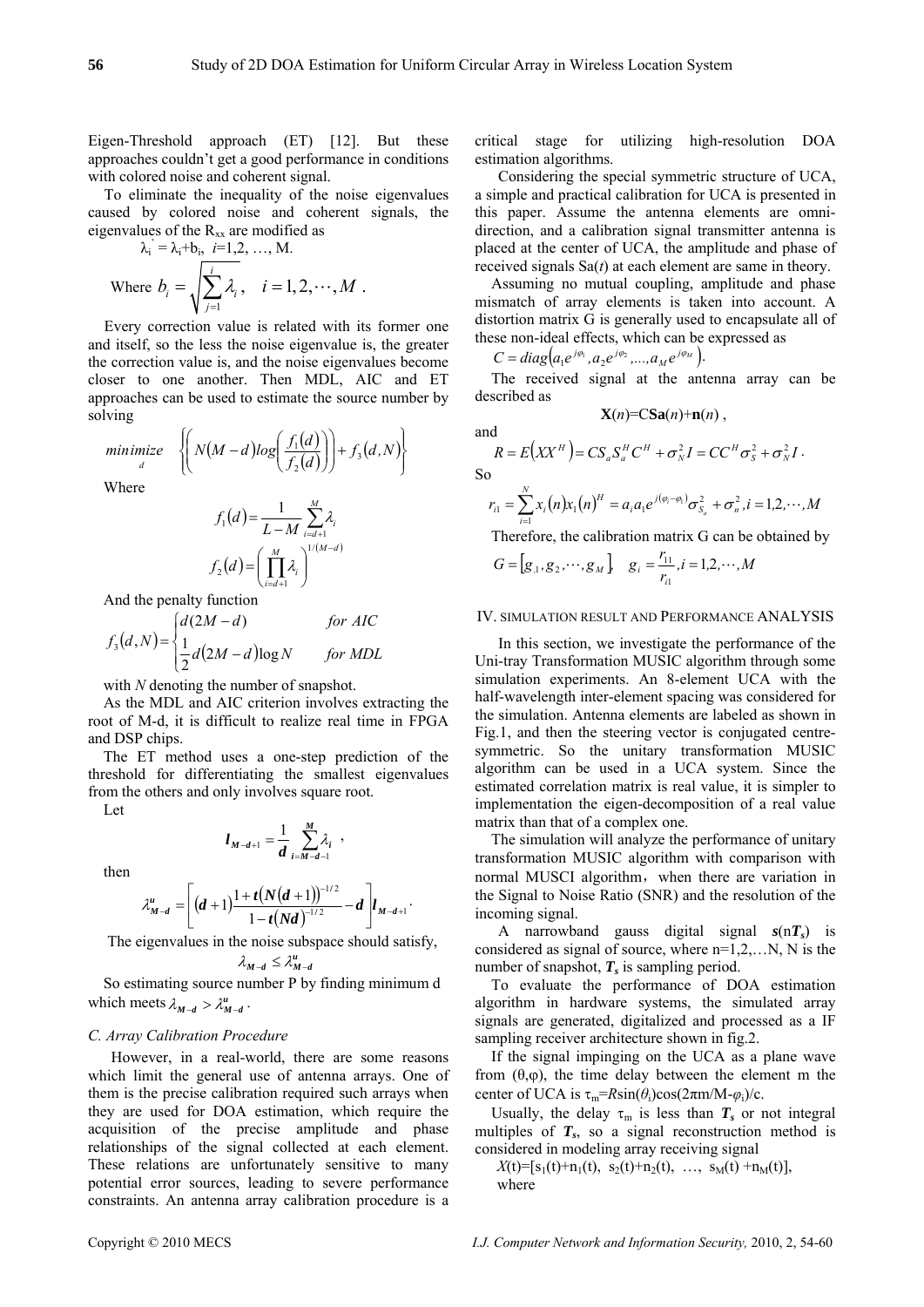$$
s_m(t) = s(t - \tau_m) = \sum_{k=-\infty}^{+\infty} s(k) \frac{\sin \pi (f_s t - f_s \tau_m - k)}{\pi (f_s t - f_s \tau_m - k)},
$$
  
\n
$$
m = 1, 2, \cdots M
$$

and  $n_m(t)$  is the noise on antenna element m which is often assumed that the noise is zero mean and additive.

Colored noise can be generated by passing white noise through a filter with required frequency response.

# *A. Source Number Estimation*

Based on the designed UCA, the performances of AIC, MDL and ET are compared with basic algorithm Eigen value, modified algorithm and modified algorithm with unitary transformation correlation matrix respectively.

Supposed three uncorrelated narrowband signals impinging on the array from ( $\theta_1=10^\circ$ ,  $\varphi_1=30^\circ$ ), ( $\theta_2=30^\circ$ ,  $\varphi_2=60^\circ$  ) and (  $\theta_3=70^\circ$ ,  $\varphi_3=120^\circ$  ) respectively. The estimation results of source number are illustrated in fig.3 and fig.4.

The simulation results show that under a certain condition of some SNR and snapshots, the modified AIC, MDL and ET have good performance in color noise; however, basic AIC, MDL and ET fail in detection under colored noise.

In the coherent sources simulation, three narrowband signals are supposed impinging on the array from (θ1=10°, ϕ1=30° ), (θ2=30°, ϕ2=60° ) and (θ3=70°,  $\varphi_3=120^\circ$ ) respectively. Signal 3 is the duplication of the signal 2 with delay time  $\tau=0.2$  ns and signal 1 is uncorrelated with signal 2 and signal 3. The number of snapshot is 100.

Estimation results of source number with modified eigenvalues algorithm vs. SNR are presented in fig.5 (a). The source number is under estimated. Utilizing the real value correlation matrix obtained by a unitary transformation as (3), the estimation results with modified eigenvalues algorithm vs. SNR are given as fig.5 (b). It shows that the modified AIC, MDL and ET with unitary transformation have good performance in color noise and coherent sources condition.



Figure 1. a UCA configuration with conjugate centre-symmetric steering vector



Figure 2. The flow chart of signals generating







Figure 4. Estimation result of source number with three uncoherent sources vs. SNR, the number of snapshots N=100.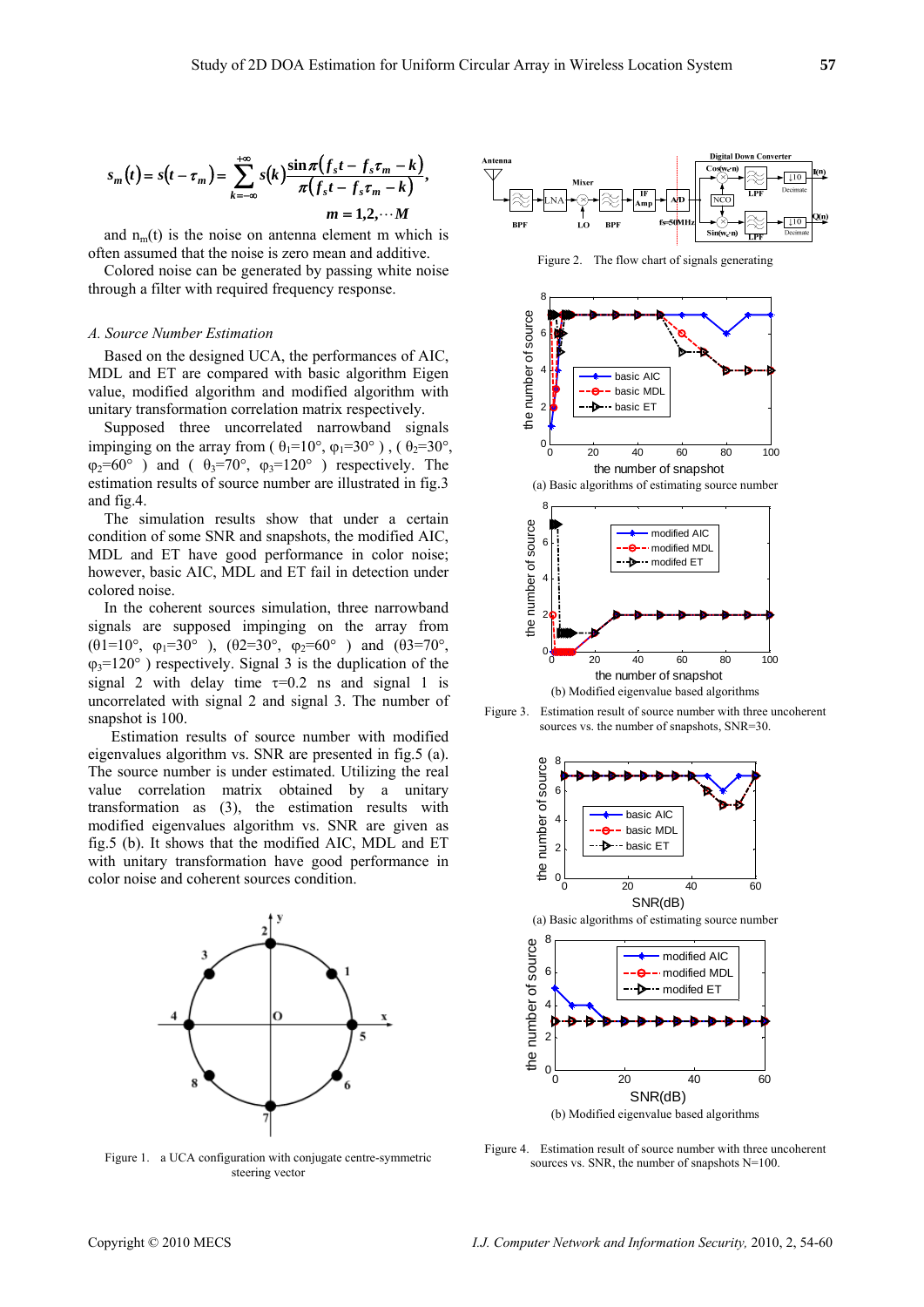

When the number of Snapshot N is 100 and SNR is 30, MUSIC spatial spectrum is given in the Fig.8



(b) modified eigenvalues with unitary transformation correlation matrix

Figure 5. Estimation result of source number with three sources vs. SNR, the number of snapshots N=100, source 2 and source 3 is coherent.

### *B. The Number of Snapshot and Signal to Noise Ratio*

In this example, we numerically illustrate the Unitary MUSIC algorithm for the case of a single source, assuming the DOA of a desired signal is  $(\theta=50^{\circ}, \phi=100^{\circ})$ . The influences of SNR and the number of snapshots on the performance are investigated.

In wireless location system, some targets usually move quickly, such as in a high speed train and airplane, then the sampling time, i.e. the number of snapshot, is limited. When SNR is 30dB, and the number of snapshots is changed from 10 to 200, the absolute error of estimated result with ideal DOA is given in the Fig.6. It shows that when snapshot number N is more than 50, the error of DOA estimation in short period is small enough to meet the location accuracy.

When the number of Snapshot N is 100, the absolute error of estimated result with ideal DOA vs. SNR is given in the Fig.7. Dynamic range of the MUSIC spectrum can be improved by increasing the SNR, and it provides better estimation performance. Moreover, the estimation errors of elevation and azimuth angles are both less than



Figure 6. Absolute error of DOA estimation with one source vs. the number of snapshots , SNR=30dB



Figure 7. Absolute error of DOA estimation with one source vs. SNR , number of snapshot N=100



Figure 8. Spatial spectrum of the Unitary MUSIC algorithm, one signal from  $(50^{\circ}, 120^{\circ})$ , SNR=30dB, number of snapshot N= 100

# *C. Uncorrelated Signals and Coherent Signals*

The two directional signals are said to be fully correlated or coherent when one is the delay and scaled version of the other. Multipath signals normally result in

8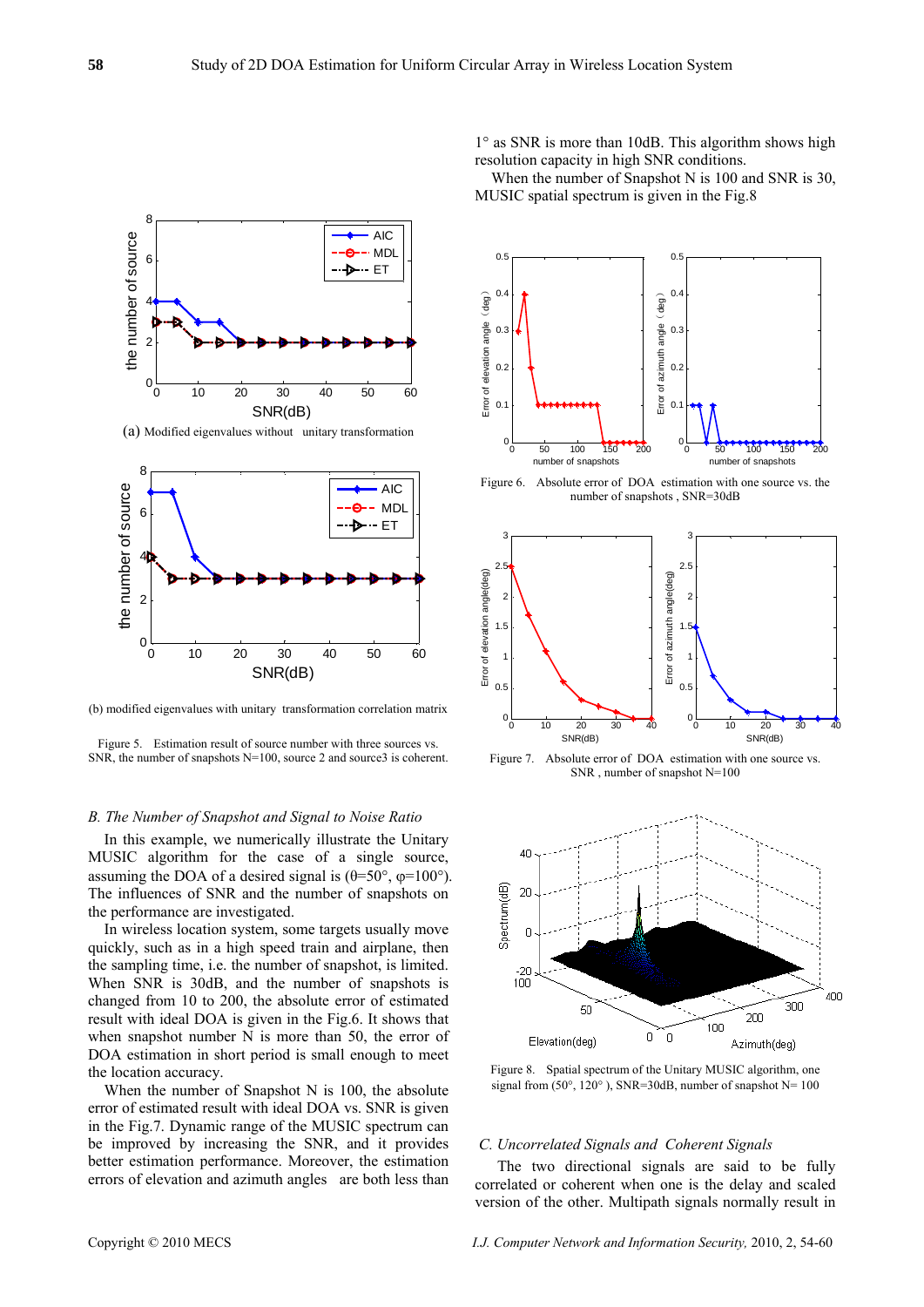partial correlation. Correlation between two directional signals limits the applicability of basic MUSIC algorithm, whereas the real-value unitary MUSIC algorithm can deal with two correlated signals.

For example, two correlated narrowband signals impinging on the antenna array from  $(\theta_1=10^\circ, \ \omega_1=30^\circ)$ and  $(\theta_2=30^\circ, \varphi_2=60^\circ)$  respectively, and signal 2 is the duplication of the signal 1 with delay time  $\tau$ =0.3ns.

If SNR is 40dB and snapshot N is100, there is only one peak in the spatial spectrum of basic MUSIC algorithm, as shown in Fig.9. The estimated number of source is 1, and the estimated DOAs  $(\theta_1=19.1^\circ, \varphi_1=52.6^\circ)$ are incorrect.

Even if the number of source is given as 2, the spatial spectrum of basic MUSIC algorithm is given in Fig.10. the estimated DOAs are still incorrect.

While, the spatial spectrum of unitary transformation MUSIC algorithms is presented in Fig.10. There are two sharp peaks in the spatial spectrum. The estimated DOA is identical to the ideal DOA. It shows that unitary MUSIC algorithms can correctly estimated DOA of two correlated signals.

The results of DOA estimation error vs. SNR are also presented in the Fig.11, it shows that the DOA estimation resolution depends on SNR, and adequate SNR levels are necessary to get high accuracy.



(a) The estimated source number is 1



(b) The source number is set to 2



Figure 9. Spatial spectrum of basic MUSIC algorithm, two correlated signals with arrival angle of (10°, 30° ) and (30°, 60° )



Figure 10. Spatial spectrum of unitary transformation MUSIC algorithm, two correlated signals arrival angle of (10°, 30°) and (30°, 60°)



Figure 11. Absolute error of DOA estimation with two correlated source vs. SNR, Snapshot N=100

### V. EXPERIMENT RESULT AND DISCUSSION

The performance of 2D DOA estimation based on the unitary MUSIC algorithm for UCA is validated in a wireless location system, which operates at VHF band. The design and implementation of the necessary hardware to prove the feasibility of high resolution DOA estimation was achieved.

An 8-Monopole element UCA and an 8-channel heterodyne array receiver are implemented, and the signal processing subsystem is FPGA and DSP based. The computation flow of the unitary MUSIC DOA estimation algorithm involves 3 main steps: (1) estimation of the sampling real value correlation matrix with unitary transformation; (2) eigenvalue decomposition (EVD) of the correlation matrix; (3) estimate the number of source based on the modified eigenvalues algorithm; (4) the computation of MUSIC spectrum and search peaks in the 2-dimension spatial spectrum. The first step is implemented in a FPGA chip, and then the EVD